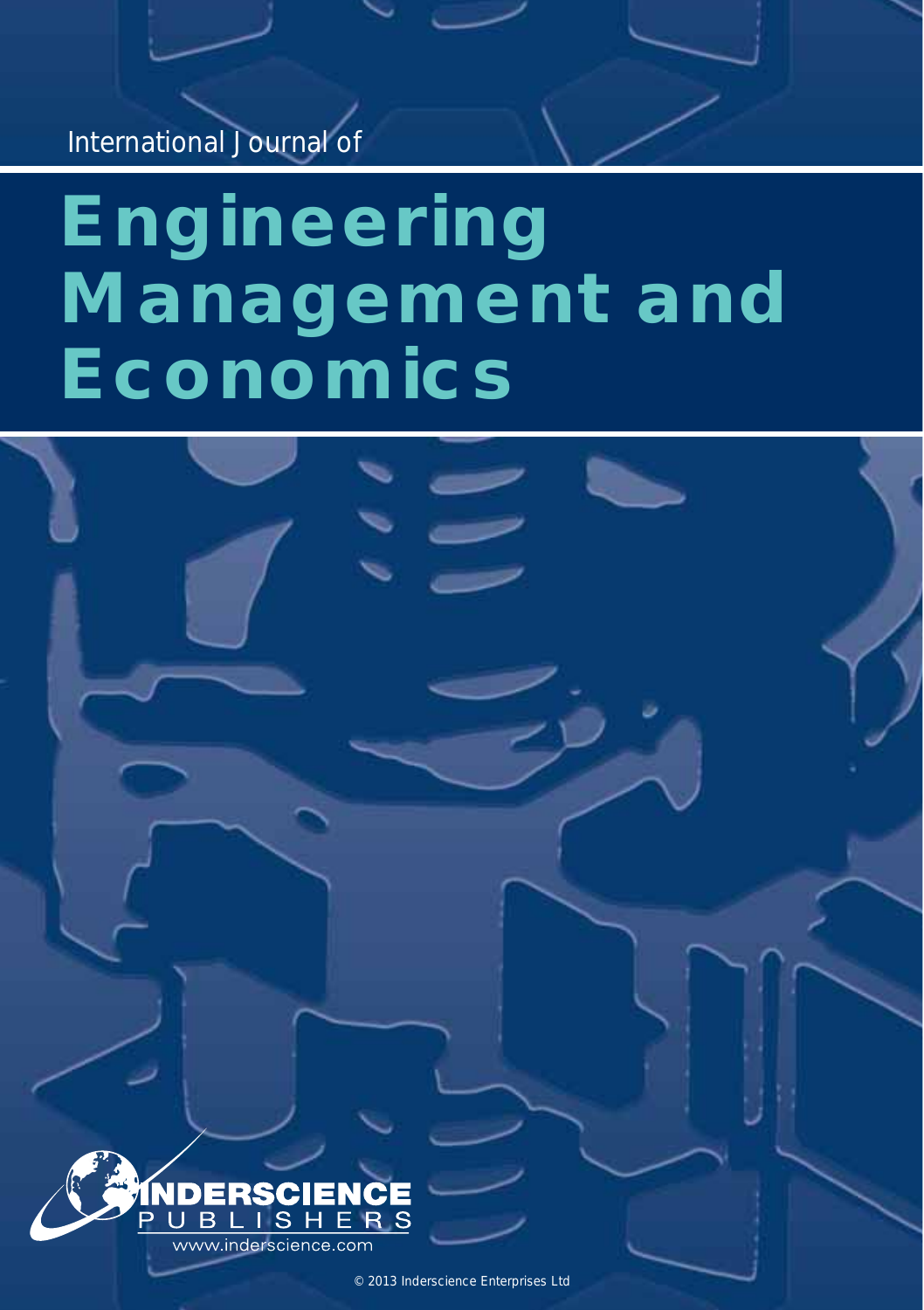## Scope of the Journal

*The scope and complexity of engineering responsibilities have dramatically changed during the past 20 years. Stiff competition in the marketplace and the need to increase productivity in manufacturing and service delivery have put an emphasis on better management of technical functions of a company. In addition, in the last decade, many companies have reduced the numbers and levels of management positions and given more decision-making authority to teams at the working level, moving to management responsibilities many engineers at some point in their professional careers.*

*As a consequence, engineers perform many management activities in the modern companies. However - bridging the gap between engineering and management engineering management differs from ordinary management as the engineering managers differ from managers since they possess both the ability to apply engineering principles and the skills for organising and directing people and projects. IJEME is a refereed and authoritative journal aimed at bridging the latest advances in the engineering management and engineering economics areas with a multidisciplinary perspective.*

#### **Subject coverage:**

*Topics suitable for IJEME cover a wide range of issues related to engineering management and engineering economics, including but not limited to:*

- Best practices of engineering management
- Technical entrepreneurship
- The management of technical organisations
- R&D management
- Managing engineering design
- Leadership and human resource management
- Motivating and leading technical people
- Technology and knowledge management
- Managing production operations
- Engineers in marketing and service activities
- Project planning and acquisition
- Project organisation, leadership and control
- Project and risk management
- Engineering operations
- Financial management for engineers
- Decision-making processes in engineering management
- Planning and forecasting
- Technical organisations
- Quantitative methods for decision making
- Product development for engineers
- Marketing issues for engineers
- Cost estimation and accounting
- Engineering management education
- Economic decision analysis
- Capital investment analysis
- Design economics
- Project economics
- Public policy analysis



www.inderscience.com/ijeme

#### *visit* **www.inderscience.com**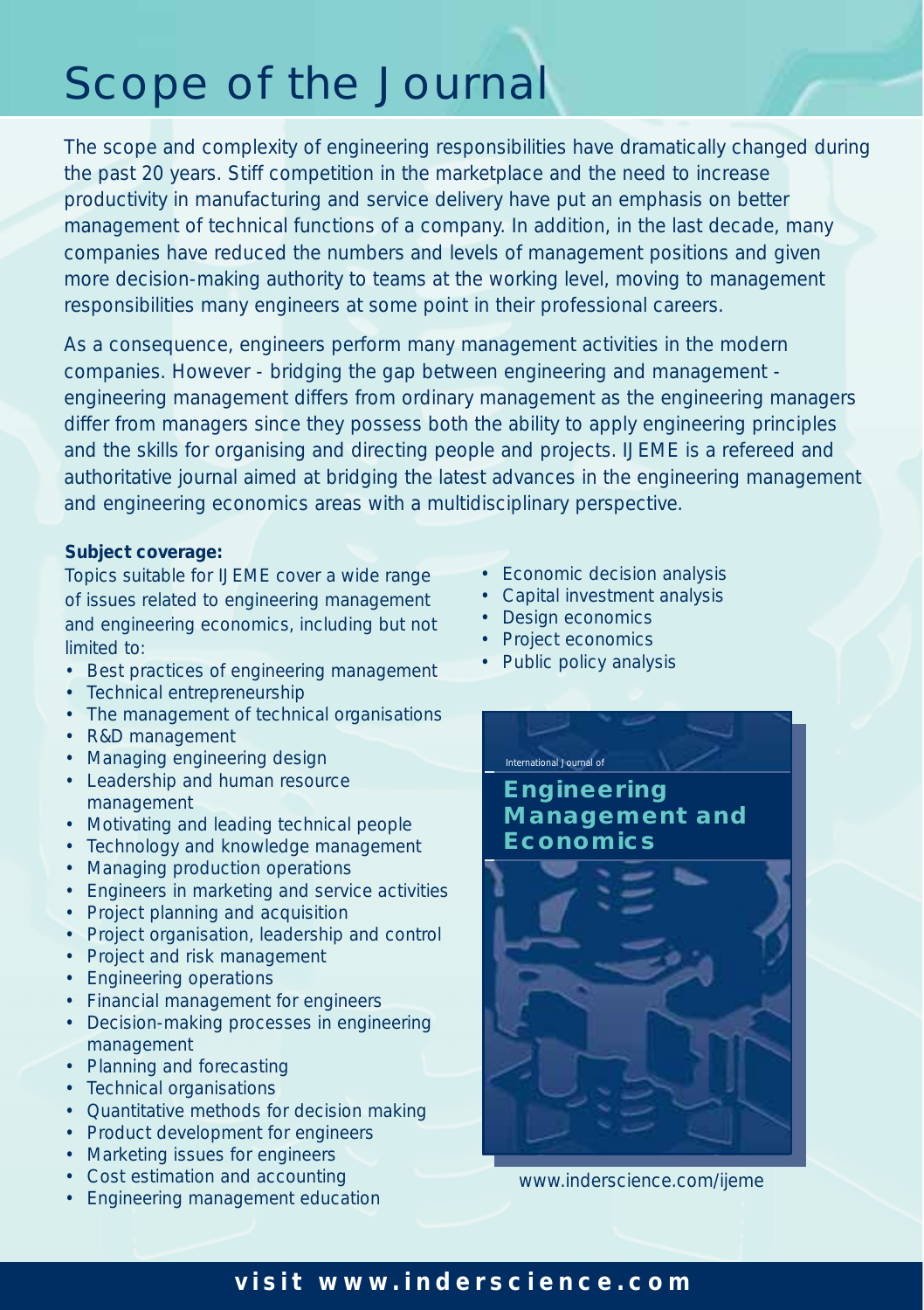## Members of the Editorial Board

**Editor-in-Chief Prof. Corrado lo Storto** University of Naples Federico II, Italy

**Editorial Board Prof. Walid Abdul-Kader** University of Windsor, Canada

**Prof. Vito Albino** Technical University of Bari, Italy

**Prof. Timothy R. Anderson** Portland State University, USA

**Prof. Michael K. Badawy** Virginia Tech University, USA

**Prof. Emilio Bartezzaghi** Politecnico di Milano, Italy

**Dr. Sara L. Beckman** University of California, USA

**Prof. Daniel Berg** Rensselaer Polytechnic Institute, USA

**Prof. Sofia Börjesson** Chalmers University of Technology, Sweden

**Prof. Alok K. Chakrabarti** New Jersey Institute of Technology, USA

**Dr. Kuen-Suan Chen** National Chin-Yi University of Technology, Taiwan

**Prof. Tugrul U. Daim** Portland State University, USA

**Prof. Andrew Dainty** Loughborough University, UK

**Prof. Bill Daughton** Missouri University of Science and Technology, USA

**Prof. Nashwan Dawood** University of Teesside, UK **Prof. Richard De Neufville** Massachusetts Institute of Technology, USA

**Prof. Yasser Dessouky** San Jose State University, USA

**Prof. Alexandre Dolgui** Ecole Nationale Supérieure des Mines de Saint-Etienne, France

**Prof. Alex Duffy** University of Strathclyde, UK

**Prof. Tariq S. Durrani** University of Strathclyde, UK

**Prof. Steven D. Eppinger** Massachusetts Institute of Technology, USA

**Prof. António S. C. Fernandes** Instituto Superior Técnico (Technical University of Lisbon), Portugal

**Eng. Domenico Ferreri** Alenia Aeronautica S.p.A., Italy

**Prof. Dan Frey** Massachusetts Institute of Technology, USA

**Dr. Jose Arturo Garza-Reyes** The University of Derby, UK

**Eng. Sergio Gerosa** Thales Alenia Space Italia, Italy

**Prof. William J. Gray** Washington State University, USA

**Prof. Makarand (Mark) Hastak** Purdue University, USA

**Prof. Edward J. Hoffman** The George Washington University, USA

**Prof. Day Jen-der** National Kaohsiung University of Applied Sciences, Taiwan

**Prof. Sayed Kaseb** Cairo University, Egypt

**Prof. Ralph Katz** Northeastern University, USA

**Prof. James H. Lambert** University of Virginia, USA

**Dr. Robert E. Lawrence** BAE Systems Inc, USA

**Prof. Charles J. Malmborg** Rensselaer Polytechnic Institute, USA

**Prof. Nabil Nasr** Rochester Institute of Technology, USA

**Prof. Andy Neely** Cranfield University, UK

**Prof. Diane H. Parente** The Behrend College, USA

**Prof. Frank T. Piller** RWTH Aachen University, **Germany** 

**Prof. Daniel Roos** Massachusetts Institute of Technology, USA

**Prof. Francois Sainfort** Georgia Institute of Technology, USA

**Prof. Konstantinos P. Triantis** Virginia Tech, USA

**Prof. David Wilemon** Syracuse University, USA

#### *visit* **www.inderscience.com**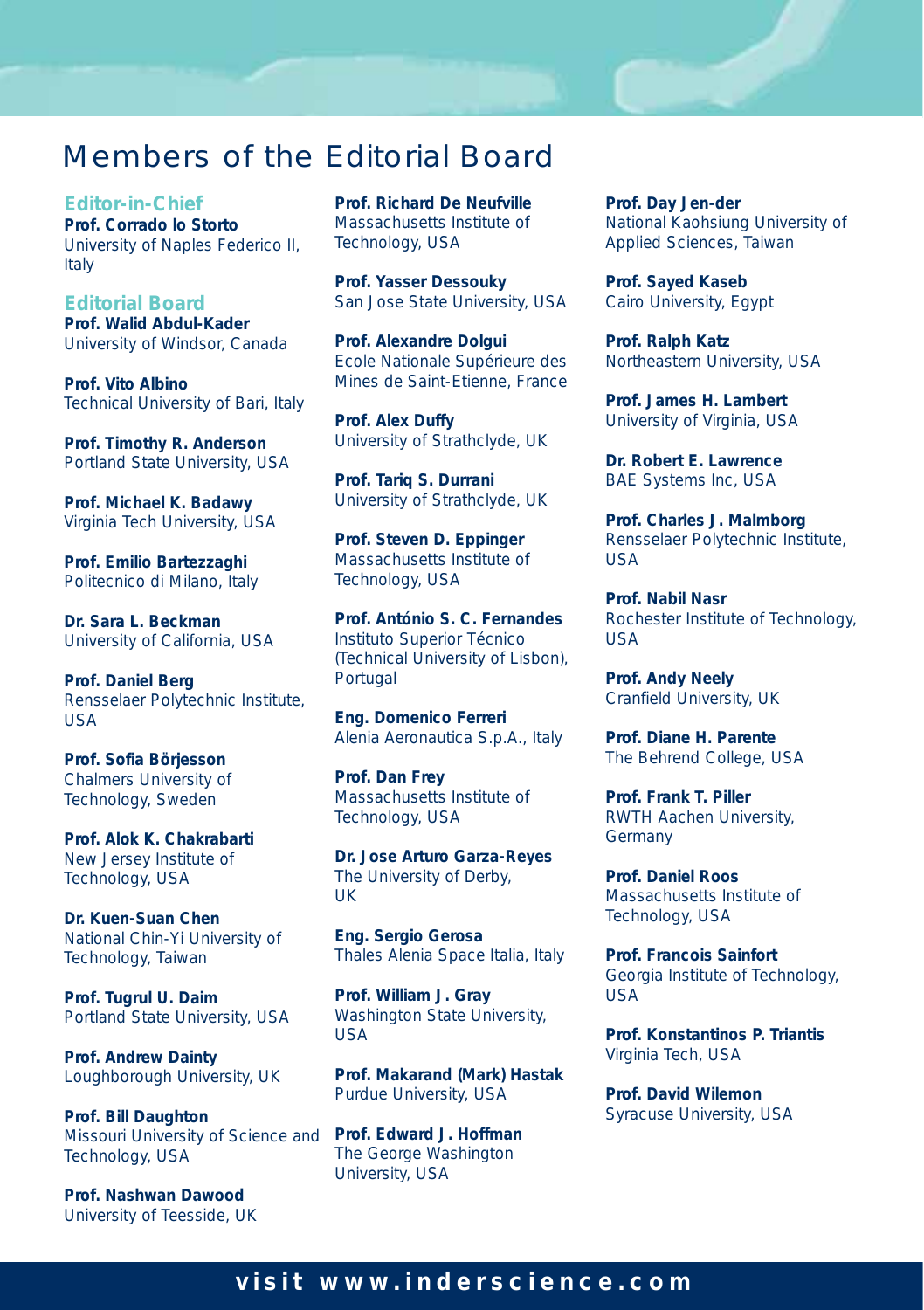## What the Experts say about IJEME

*Today everyone talks about the need of being innovative. In its root that concerns various aspects and perspectives of engineering management. IJEME with its broad scope of perspectives and integrated views on engineering, not least encouraging multidisciplinarity, offers an arena for various knowledge domains to meet. I definitely believe that the journal will be of great value both for academics and practitioners.*

#### **Sofia Börjesson**

**Associate Professor of Innovation Management, Chalmers University of Technology, Sweden**

*The International Journal of Engineering Management and Economics is a fundamental tool for all leading companies in the hightechnology market, which are fostering their product competitiveness and aim at improving their engineering processes. A source of inspiration that company management with engineering foundation cannot afford to miss.*

#### **Sergio Gerosa Director Product Competitiveness, Thales Alenia Space Italia, Italy**

*Focused on tools and methodologies emphasizing the systems perspective in technical decision making, IJEME is uniquely positioned as a forum for research at the interface of engineering, management and economics.*

 $\gamma$ 

#### **Charles J. Malmborg Professor and Department Head, Rensselaer Polytechnic Institute, USA**

*The Journal of Engineering Management and Economics offers much to both scholars and professionals in the field. The breadth and depth of topics covered is impressive. I am pleased to be associated with such a high quality, relevant journal.*

**David Wilemon, Snyder Professor of Innovation Management, Syracuse University, USA**

## Methods of payment

#### *To be completed by all subscribers*

Terms are payment with order. Payment by cheque, banker's draft or credit card is acceptable.

| Name of subscriber |  |  |
|--------------------|--|--|
|                    |  |  |

| Email<br>$\begin{minipage}{0.5\textwidth} \begin{tabular}{ c c c c } \hline & \multicolumn{1}{ c }{0.5\textwidth} \begin{tabular}{ c c c } \hline & \multicolumn{1}{ c }{0.5\textwidth} \begin{tabular}{ c c c } \hline & \multicolumn{1}{ c }{0.5\textwidth} \begin{tabular}{ c c c } \hline & \multicolumn{1}{ c }{0.5\textwidth} \begin{tabular}{ c c c } \hline & \multicolumn{1}{ c }{0.5\textwidth} \begin{tabular}{ c c c } \hline & \multicolumn{1$ |
|-------------------------------------------------------------------------------------------------------------------------------------------------------------------------------------------------------------------------------------------------------------------------------------------------------------------------------------------------------------------------------------------------------------------------------------------------------------|
| Credit card type and number                                                                                                                                                                                                                                                                                                                                                                                                                                 |
|                                                                                                                                                                                                                                                                                                                                                                                                                                                             |
|                                                                                                                                                                                                                                                                                                                                                                                                                                                             |
|                                                                                                                                                                                                                                                                                                                                                                                                                                                             |
| Three-digit security number<br>(on the reverse of the credit card)                                                                                                                                                                                                                                                                                                                                                                                          |
|                                                                                                                                                                                                                                                                                                                                                                                                                                                             |
|                                                                                                                                                                                                                                                                                                                                                                                                                                                             |
|                                                                                                                                                                                                                                                                                                                                                                                                                                                             |

*Please address subscription orders to the address overleaf*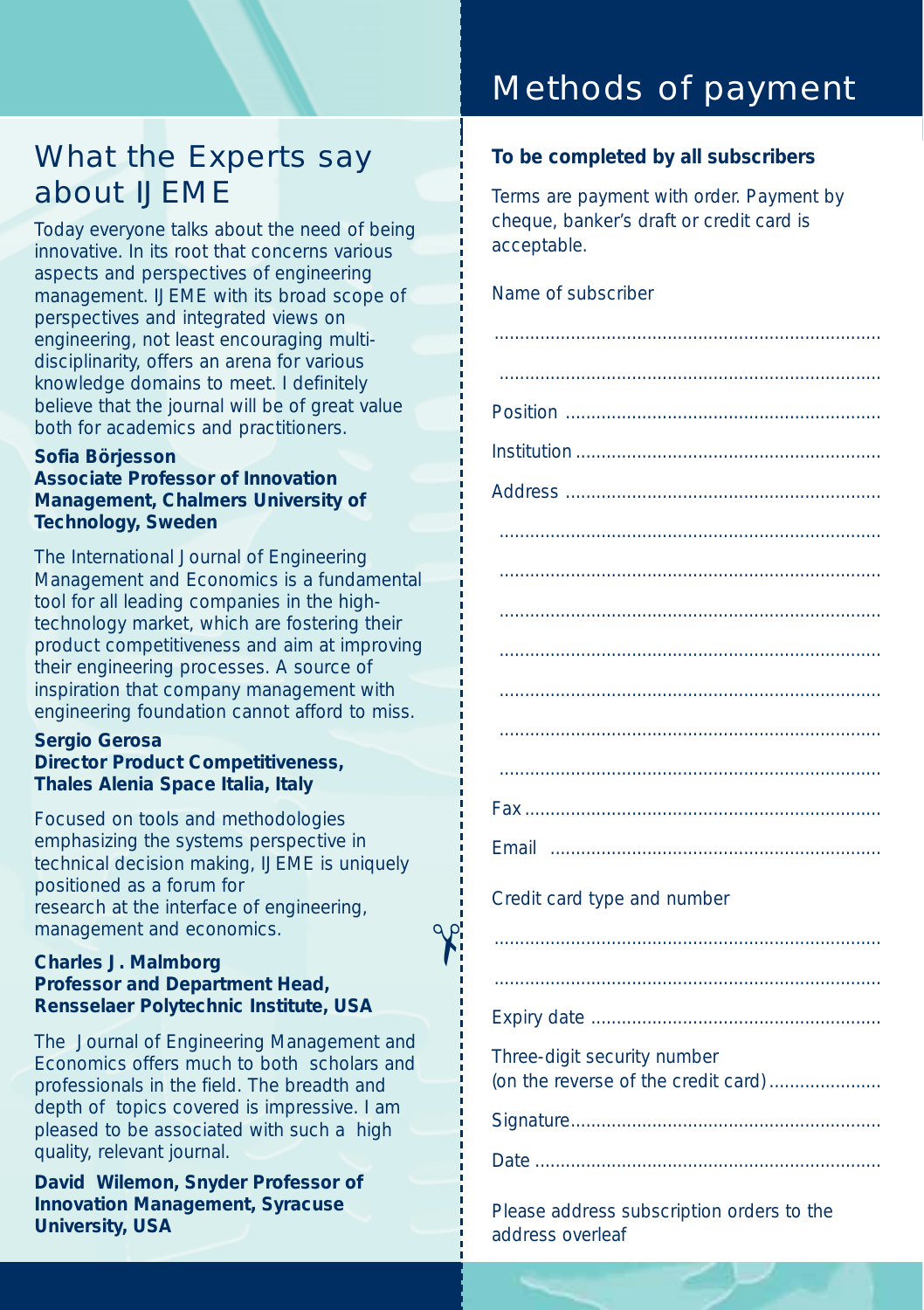## Subscription order form

To find out the subscription rates for *International Journal of Engineering Management and Economics* (IJEME), please go to *www.inderscience.com/ijeme* or *http://www.inderscience.com/subscribe.php* (for all Inderscience titles, including IJEME)

This form may be photocopied or downloaded from *www.inderscience.com/www/ielsubsform2.pdf*

Journals may be ordered online from *http://inderscience.metapress.com*

#### *Please address subscription orders to:*

Inderscience Publishers (Order Dept.) World Trade Centre Building II 29 Route de Pre-Bois, Case Postale 856, CH-1215 Genève 15, SWITZERI AND

For rush orders please: fax: +41-22-7910885 or E-mail: subs@inderscience.com

Please enter the following regular subscriptions to IJEME

........ subscriptions (Print or Online) [delete as necessary]

 $\gamma$ 

........ subscriptions (Print and Online)

**Total cost** ..........................................................

*Methods of payment overleaf* 

### Relevant Inderscience Titles

*International Journal of Services, Economics and*  These titles are part of a unique profile on: **OPERATIONAL MANAGEMENT, MARKETING AND SERVICES** *For information about these titles and the substantial portfolio of journals developed*

*by Inderscience, please visit the website at:*

*www.inderscience.com*